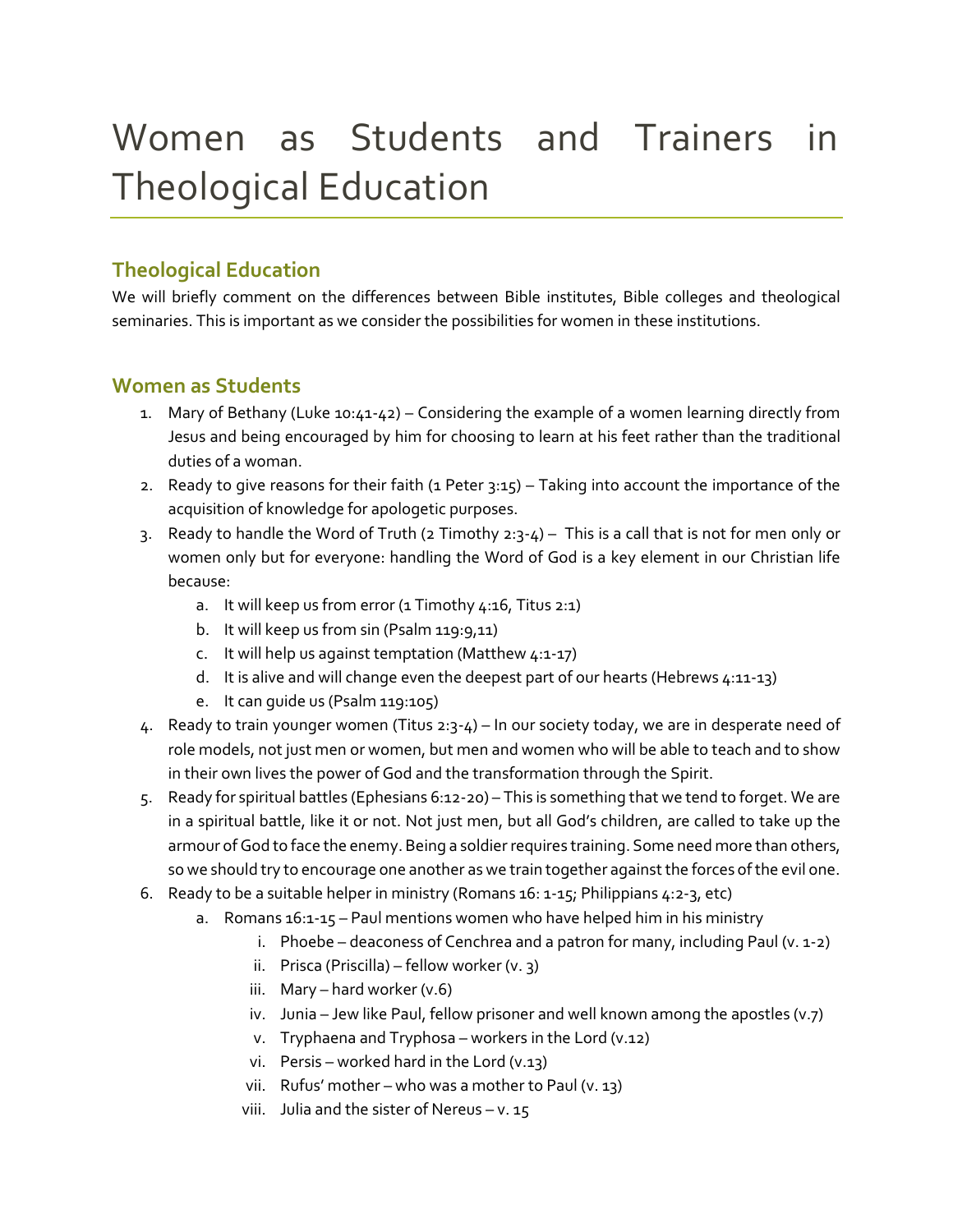- b. Philippians 4:2-3
	- i. Euodia and Syntyche co-workers with Paul in the Gospel and with Clement.
- c. All these women have shown commitment to the Lord and Paul remembers their hard work and their partnership in the Gospel. It is important to note that they were not considered second class workers, but workers who helped Paul, side by side.

## **What do women do with their studies?**

Taking the results from my brief survey and some information from websites we can see that:

- Missionaries Women represent <sup>2</sup>/<sub>3</sub> of all the missionaries on the mission field.<sup>1</sup>
	- $\circ$  The first single female missionary went to the mission field in the 1820s; she was an African American and a former slave. Betsy Stockton went as a domestic servant to a missionary couple in Hawaii. She was the first unmarried missionary from America.<sup>2</sup>
	- o By 1910 there were 4710 unmarried women on the mission field and 1948 were from the United States.<sup>3</sup>
	- o In 2005, according to Lausanne World Pulse:<sup>4</sup>
		- 4.4 million women were engaged in fulltime Christian work
		- <sup>2</sup>/<sub>3</sub> of women in full-time ministry were unmarried
		- Over 1⁄2 of women in full-time mission were unmarried
		- **■** Under  $\frac{1}{2}$  (49.7%) of women in home<sup>5</sup> mission were unmarried
- Personal discipleship  $-(74%)$
- Own family (61%)
- Children's ministry (63%)
- Youth ministry (44%)
- Women's ministries (52%)
- Small Bible study groups (70%)
- Counselling (40%)
- University or college teacher (17%)

Taking these results and numbers into account, it is important to recognise the contribution women are making to the kingdom of God. These women need to have the necessary training in order to fulfil the mission that God had given them in a way that honours him and produce fruit for his glory.

 $\overline{a}$ 

<sup>1</sup> John Piper, "Why Are Women More Eager Missionaries?", *Desiring God*, 2018

<sup>&</sup>lt;https://www.desiringgod.org/interviews/why-are-women-more-eager-missionaries> [Accessed 14 May 2018].

<sup>2</sup> Ruth Tucker, *From Jerusalem To Irian Jaya* (Grand Rapids, Mich.: Zondervan, 2004). P.288

<sup>3</sup> Tucker, p. 289

<sup>4</sup> Sandra S. K. Lee, "Women In World Evangelization: More Study Needed | Lausanne World Pulse

Archives", Lausanneworldpulse.Com, 2018 <http://www.lausanneworldpulse.com/lausannereports/740/06-2007> [Accessed 14 May 2018].

<sup>5</sup> In the context of the article, home refers to the nation of origin, mainly USA and European nations and Australia.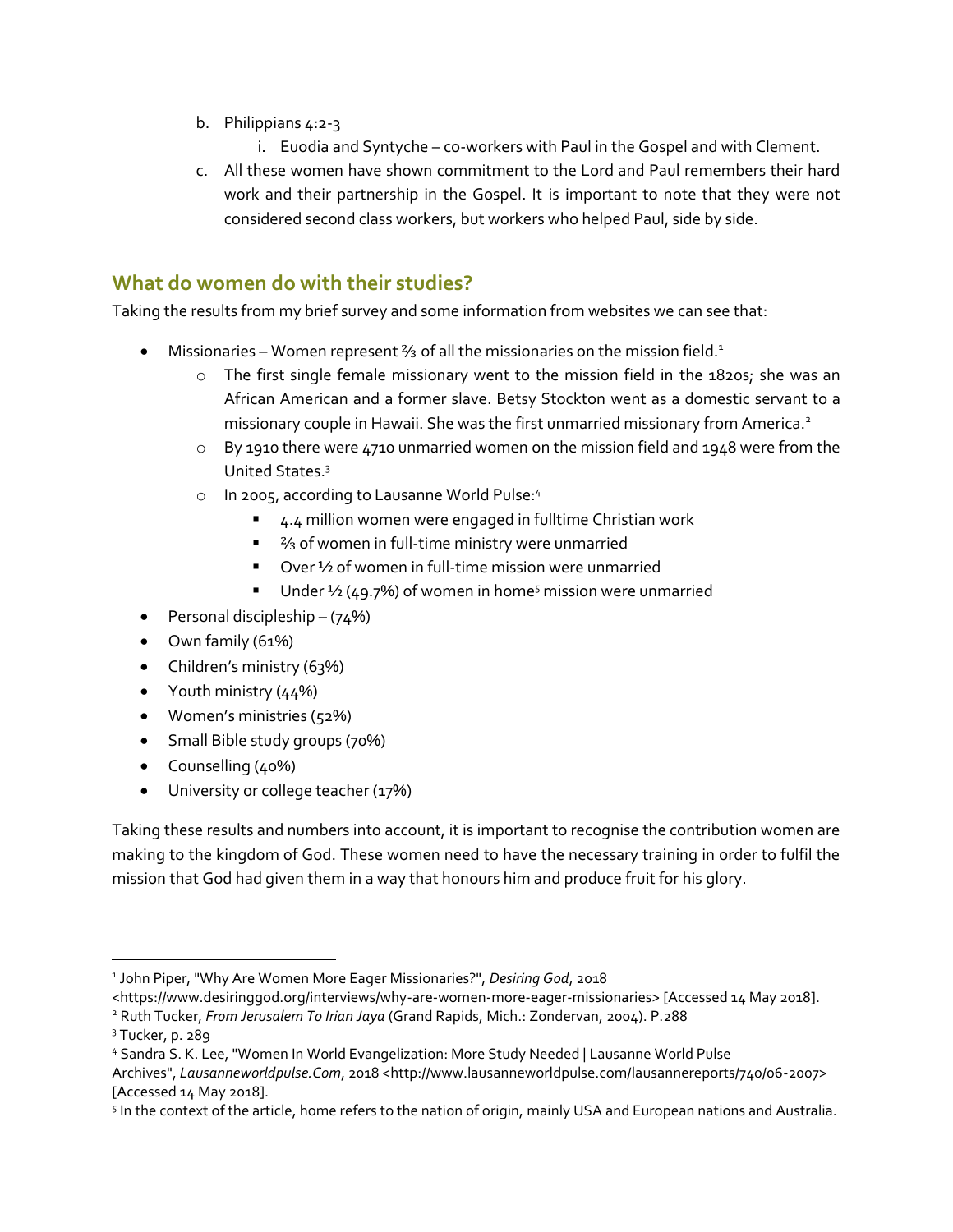# **Women as Trainers**

Last January, John Piper, a well-known church leader from America, was asked in his daily podcast the following question *"Is there a place for female professors at a Seminary?"* Piper gave his opinion on the matter to the listener, from a very personal and narrow perspective that we will consider in the next paragraphs.<sup>6</sup>

Piper based his answer on a complementarian view, which he describes as historically and Scripturally based. He only mentioned 1 Timothy 2:12, and gave a very loose hermeneutical explanation. The main points of his arguments are:

- 1. Church leadership is reserved only for spiritual, biblically qualified and humble men.
- 2. The role of the seminary is to prepare men for pastoral leadership in congregations.
- 3. The role of professors is not only to impart knowledge but to be role models, mentors and guides.
- 4. "The more we succeed in distinguishing the seminary teacher from the pastor teacher, the more we fail in providing modelling of experienced pastor teachers."
- 5. "It is inconsistent and ultimately unbiblical to allow women to function in formal teaching and mentoring capacities."

The backlash from fellow complementarians with a more open attitude came soon after. Mark Thompson, Principal of Moore College, Sydney, replied with an article in the Gospel Coalition Website<sup>7</sup> which offers a balanced attitude towards women and the contribution they make to theological education.

Taking some of Thompson's arguments, personal arguments and biblical passages we will try to answer Piper.

## **Argument #1 – Response**

He explains that church leadership is reserved only for men. While he bases his argument on 1 Timothy 2:12, he fails to recognise that the main issue is not about church leadership. Since a seminary, college or institutes are not the church, the restrictions and limitations would not be applicable in the same way. At this point, Piper fails to distinguish between the two spheres of ministry, the church and the academic world. Another aspect he fails to understand is that as pastors, men will have to speak and to deal with women, who are intrinsically different from men. Alice Matthews explains that 60% of most congregations would be women. $8$  She explains how men and women have different perceptions in life and different ways of communication. Matthews adds that some of the mistakes preachers make is to think that concerning gender, "one size fits all", but in her book she shows how important it is for the

<sup>6</sup> John Piper, "Is There A Place For Female Professors At Seminary?", *Desiring God*, 2018

<sup>&</sup>lt;https://www.desiringgod.org/interviews/is-there-a-place-for-female-professors-at-seminary> [Accessed 14 May 2018].

<sup>7</sup> Mark Thompson, "Is There A Place For Women On A Theological College Faculty? - The Gospel Coalition | Australia", *The Gospel Coalition | Australia*, 2018 <https://au.thegospelcoalition.org/article/place-womentheological-faculties/> [Accessed 14 May 2018].

<sup>8</sup> Alice P Mathews, *Preaching That Speaks To Women* (Grand Rapids, Michigan: Baker Academic, 2003). P.7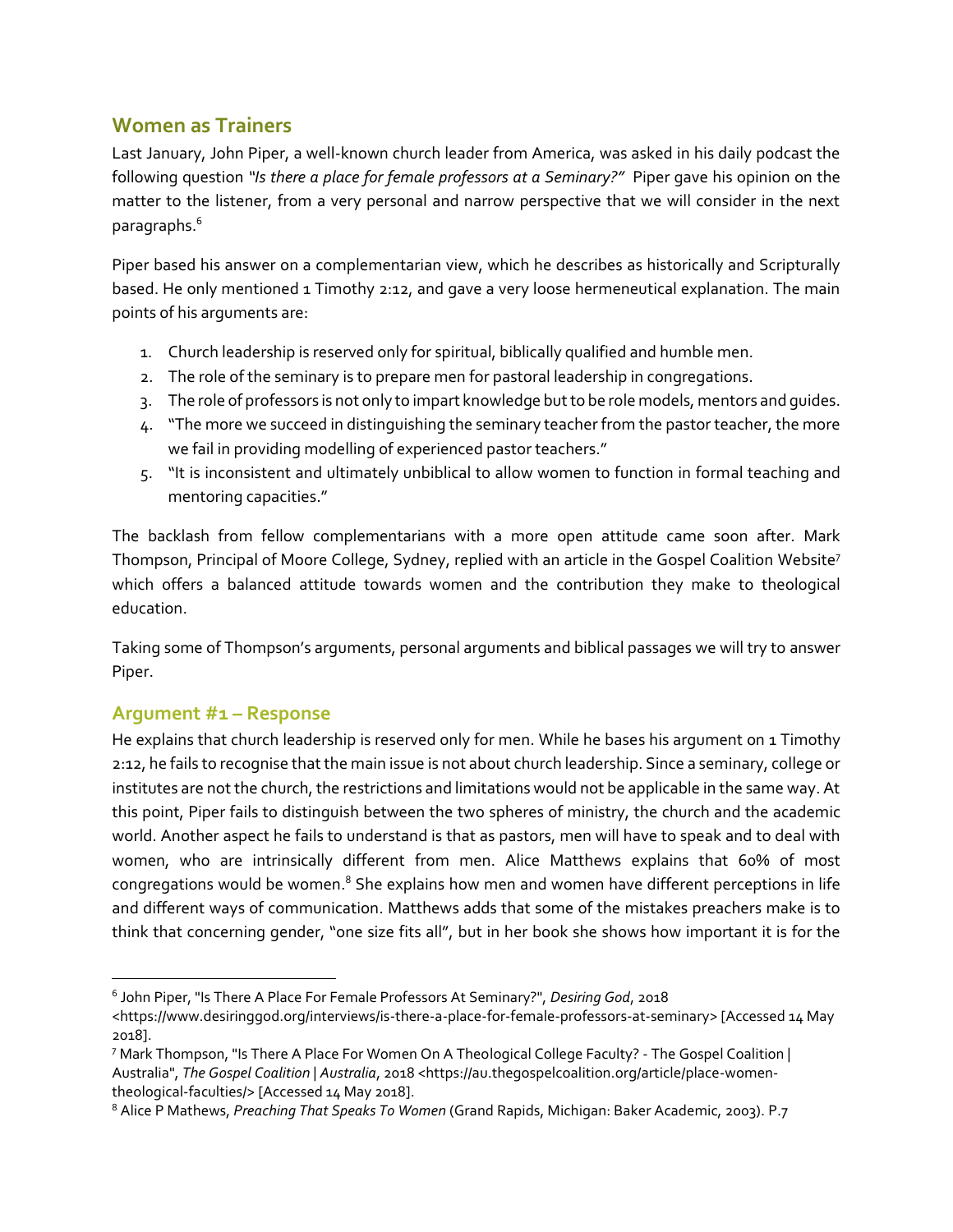preacher or pastor to understand the differences that exist in the congregation due to gender.<sup>9</sup> So it would be beneficial for a man in training for Christian ministry to be exposed to the different style of teaching and communication that most of his congregation would be able to relate to.

#### **Argument #2 – Response**

Piper offers a very narrow view of the role of a theological institution. He particularly refers to seminaries but, even then, he sees the seminary as training pastors only. But what about missionaries? Other academics? Or church workers and church planters? In most of these cases, it would be important to have female input and perspective.

We live in a society where the ideas of gender and gender differences are being ignored, nevertheless it doesn't mean that they don't exist or that they have suddenly disappeared. So it is key for future church workers, missionaries, pastors etc to be familiar with a wide variety of issues and views that can only be explained through female faculty members. Piper himself says that is not about women attending seminary and getting the best possible grounding. But is this not contradictory, since, according to him, a seminary is for training pastors.

## **Arguments #3 & #4 – Response**

Thompson argues that a richer understanding of complementarianism is needed.<sup>10</sup> He believes that an appropriate recognition of our differences and gifts in the context of gender equality might help to show the image of God, as men and women work together. It is interesting to consider that as men and women work together as part of the faculty team, their portrayal of role models and mentors does not rely on an individual but on the team. Thompson explains that each individual, from both genders, brings strengths and weaknesses to the team as a whole.<sup>11</sup>

Two things I want to emphasise from what Thompson says:

- *Godly male leadership enables and enhances the appropriate ministry of women, it does not stifle it.<sup>12</sup>* (I think this is fundamental, we are not talking here about a struggle for power, I think it is about the Kingdom of God and the roles that God has called us to fulfil.)
- *The absence of women may unwittingly model something else that is much less than God's design*  for men and women<sup>13</sup>. (If an all-male faculty is modelling only the character traits of a pastor teacher, then the students will miss other character traits that could be learned from female role models.)

Piper also explains that it is important for pastors to have male role models and mentors. And while we can all agree that it is important to have a same-sex mentor, we can see in the Bible how Eunice and Lois were role models of faith to Timothy, who at that time was a pastor in Ephesus. We cannot say that female role models have nothing to contribute to future pastors or leaders. There are examples of faith,

<sup>9</sup> Matthews, p. 17

<sup>&</sup>lt;sup>10</sup> Thompson, "Is There A Place For Women On A Theological College Faculty? - The Gospel Coalition | Australia"

<sup>&</sup>lt;sup>11</sup> Thompson, "Is There A Place For Women On A Theological College Faculty? - The Gospel Coalition | Australia"

<sup>&</sup>lt;sup>12</sup> Thompson, "Is There A Place For Women On A Theological College Faculty? - The Gospel Coalition | Australia"

<sup>13</sup> Thompson, "Is There A Place For Women On A Theological College Faculty? - The Gospel Coalition | Australia"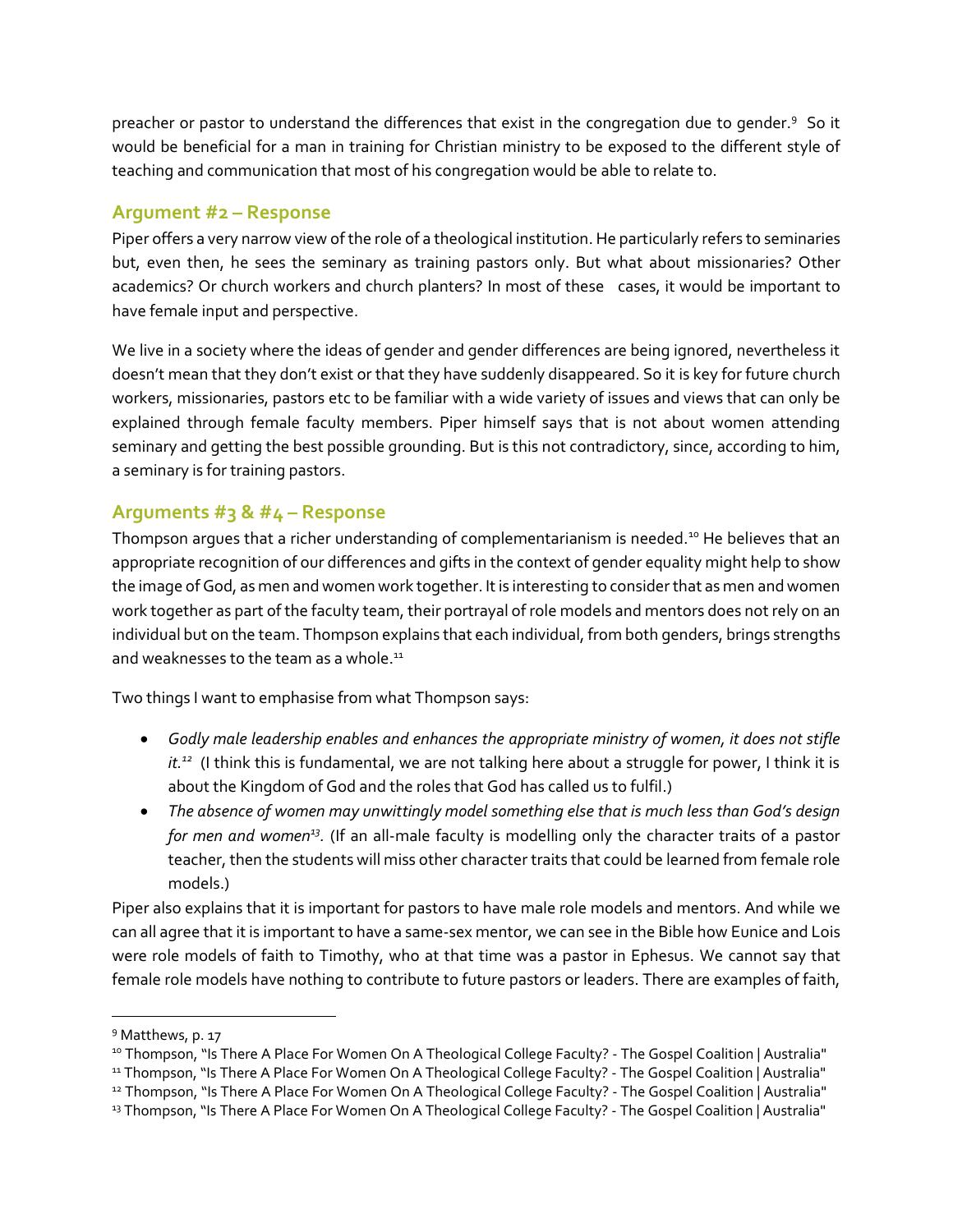submission, spiritual life, team work, patience etc which would enrich the experience of future leaders from a different perspective. On the other hand, an all-male faculty could be at risk of becoming misogynistic and sending a message that they are unimportant to the women in their congregations.

## **Argument #5 – Response**

According to Piper, it is inconsistent and unbiblical to allow women to function in formal teaching and mentoring capacities. But, if we take the passage he used to justify that point (1 Timothy 2:12), we can clearly say that Paul is speaking in the context of a church, not a Bible college. Also, Piper is ignoring the biblical examples of women teaching men in a setting other than the church.

#### **The first example we have is Hulda the prophetess. (2 Kings 22:14-20; 2 Chronicles 34:22-28)**

At the time when Josiah was king, and the Law was found, Josiah sent five men to Hulda the prophetess to inquire of God. The five men were none other than the high priest Hilkiah, Shaphan the scribe, Asaiah a servant of the king, and two other men. We can see here that God's message to the highest spiritual authority of the Israelites was delivered through a woman. It is not the case of a lack of prophets at the time that they went to see her; David Legge in his sermon about Hulda explains that Jeremiah and Zephaniah were exercising their public ministry at that time.<sup>14</sup>

We have here a woman who is clearly speaking God's word and is a recognised prophetess. Maybe what God wants to show his people is that he hasn't forbidden women from having a teaching or prophetic role, but it is simply used in a different way to a different audience.

Legge explains that the Jews recognised several prophetesses throughout the Old Testament: Miriam (Moses' sister), Deborah, Isaiah's wife, Noadiah (Nehemiah 6:14) and Hulda. Women prophesying is mentioned in Joel 2:28-29, which is mirrored in the book of Acts 2:17-21 in Peter's discourse on the day of Pentecost.

The New Testament also speaks about women as prophetesses. But there is another example I would like to consider: Priscilla.

#### **Priscilla, Aquila's wife**

Priscilla's name appears in the New Testament six times:

- Acts 18:2-3 Aquila, a Jew from Pontus, and Priscilla his wife (the first appearance and
- introduction of who they are)
- Acts 18:18 Priscilla and Aquila joined Paul on his trip to Syria
- Acts 18:26 Priscilla and Aquila heard Apollos speaking at the synagogue and
	- o Took him aside
	- o Explained to him the way of God.
- Romans 16:3 Prisca and Aquila (Paul called them fellow-workers)
- 1 Corinthians 16:19 Aquila and Prisca (the church in their house)

<sup>14</sup> David Legge, "Little Women Part 5: Huldah The Prophetess - David Legge - Preach The Word", *Preach The Word*, 2007 <https://www.preachtheword.com/sermon/women05.shtml> [Accessed 14 May 2018].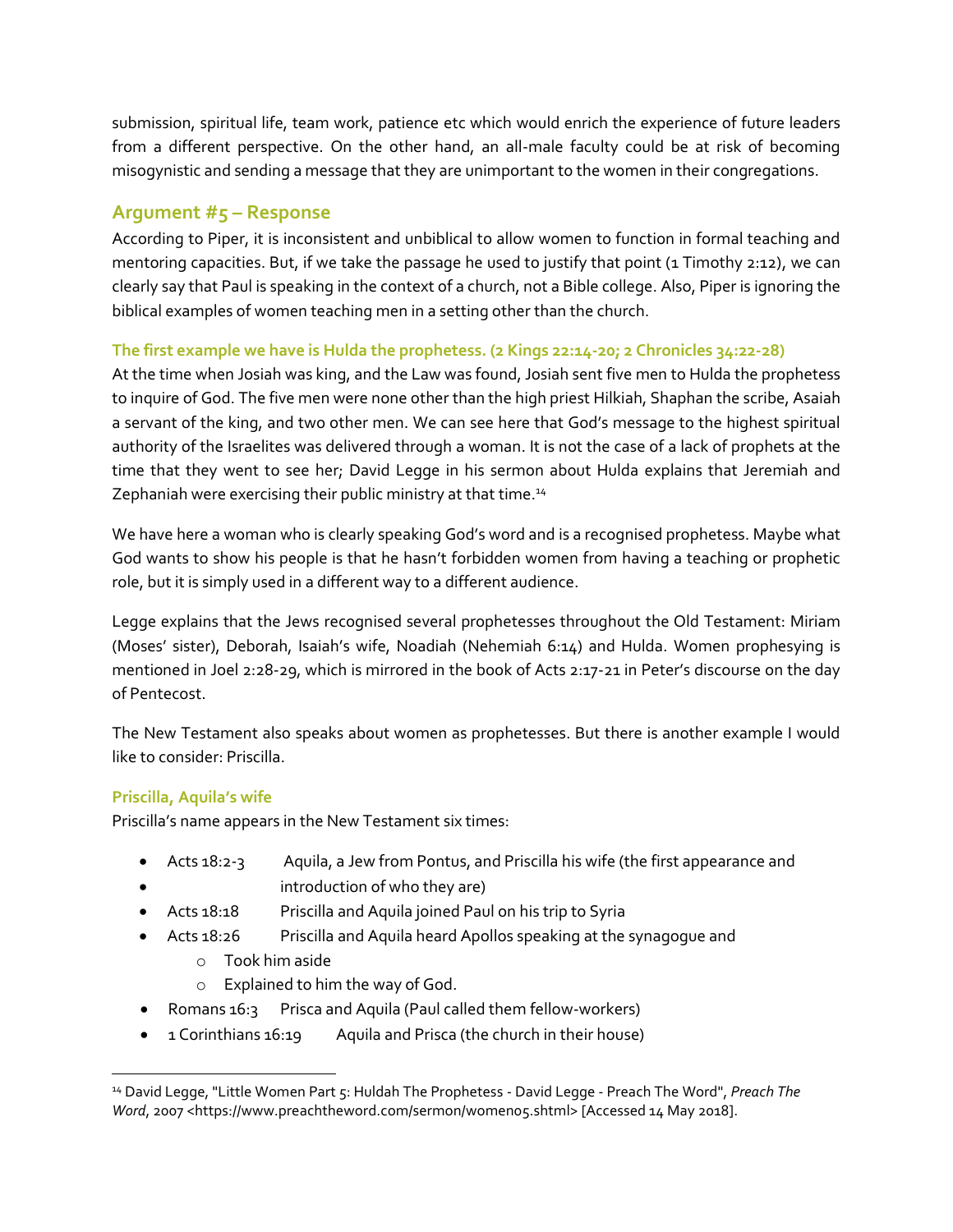• 2 Timothy 4:19 Prisca ad Aquila

Four times Priscilla's name comes before her husband's. Theologians have offered different explanations for this. Wallace refers to Rebecca Merrill Groothuis, who took it as a sign not only of equality but even prominence over her husband. He argues that there is no sufficient information in the Scriptures to justify taking this as not only equality but a role reversal.<sup>15</sup> Some, like Derek and Dianne Tidball, explain that it is uncertain or unclear why her name is mentioned first, and they refer to Mary Evans who claims that the couple were an equal partnership.<sup>16</sup> Although it is impossible to explain with absolute certainty the purpose of the order of their names, we can see be sure that Priscilla's role in teaching Apollos was shared with her husband. Acts 18:26 clearly states that both took Apollos and explained to him the "way of God more accurately." Apollos was a learned man from Alexandria, and he had heard the message of Jesus. Gæbelein explains that he was an eloquent man with knowledge of the Hebrew Scriptures and the message of Jesus.<sup>17</sup> Nevertheless, he was corrected by Priscilla and Aquila. Again, it wasn't in a church setting, but here is a woman involved in correcting a man's knowledge along with her husband.

The examples of Hulda and Priscilla are very similar, in the fact that women are involved in teaching or giving God's message to prominent and educated men. What is clear here is that we should be careful when using some of the biblical restrictions on women with universal application. One of the dangers of extreme complementarians is that they extend the limitations to every aspect of life. Sharon James explains how ultra-conservatives have read the so-called restrictive texts (1 Corinthians 14:33-35; 1 Timothy 2:11-14) and used them as weapons against any possibility of women teaching or being involved in ministry, while ignoring examples like those we have just mentioned. $18$ 

# **Women as Trainers: What is it all about?**

## **It's about calling**

Throughout the Scriptures we can see that God has called people for different purposes. He called:

- Abraham (Gen. 12:1-3) to go out from Ur to the place where he would lead him.
- Gideon (Jud. 6:11-27) to defend the Israelites against the Midianites.
- Samuel (1 Sam. 3:1-14). First God gave him a vision and then he became a judge of Israel and a prophet.
- David as king of Israel (1 Sam. 16:1-13).
- Jeremiah (Jer. 1:4-10) to proclaim destruction to his people.
- Esther (Esther 4:12-14). Although this passage is not as straightforward as the others, it is clear that Mordecai saw a higher purpose in Esther's role as queen.

 <sup>15</sup> Daniel B. Wallace, "Aquila And Priscilla In 1 Corinthians 16:19", *Bible.Org*, 2004 <https://bible.org/article/aquilaand-priscilla-1-corinthians-1619> [Accessed 15 May 2018].

<sup>16</sup> Derek Tidball and Dianne Tidball, *The Message Of Women* (Nottingham: Inter-Varsity Press, 2012). Pp. 202-203 <sup>17</sup> Frank E Gaebelein and others, *The Expositor's Bible Commentary : John - Acts* (Grand Rapids: Zondervan Pub. House, 1981). Pp. 490-491

<sup>18</sup> Sharon James, *God's Design For Women* (Darlington (England): Evangelical Press, 2007). P. 82-83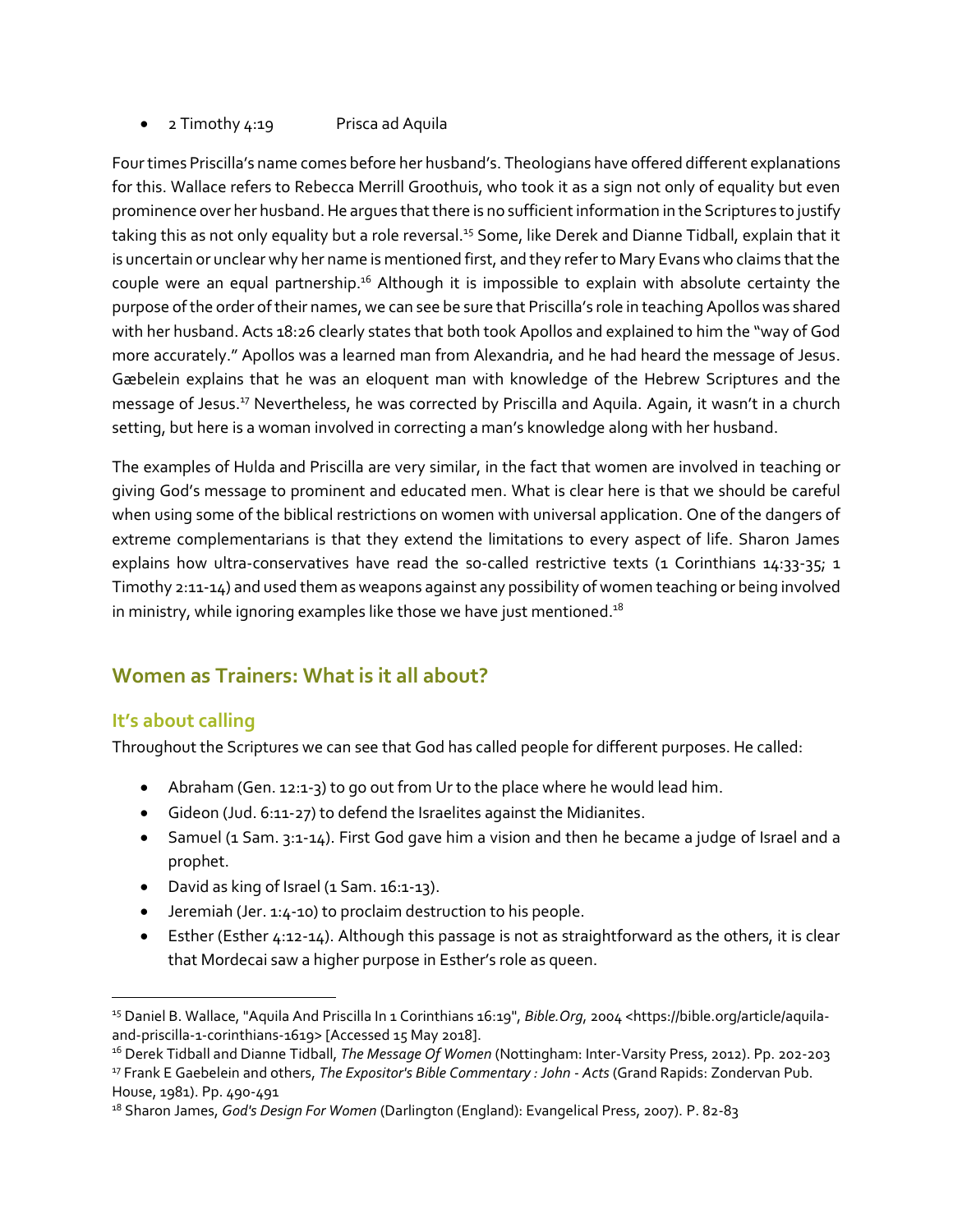- Mary (Luke 1:26-45) to become the mother of Jesus.
- The twelve disciples (Mark 1:16-20; 2:1-17; John 1:35-51) to follow him and to become fishers of men.
- Paul (Rom. 1:1) to be an apostle.
- The church at Corinth (1 Cor. 1:2) to be saints together with those in every place that call upon the name of Jesus.

The list goes on and on. Not only in the Scriptures, but throughout the generations, Christians have been called for different purposes. The most common is the call to the mission field., We all endorse, accept and support those who have felt the call to go to the ends of the earth with the message of Jesus. But have we even considered that God might be calling us not only to go to China, Africa, India etc, but also much closer to home as well. Martin Luther preached that the role of a wife and a mother was a calling. We rarely talk about that calling. What has God called me to? What if God calls a woman to lead Sunday School? Or another woman to go to China to do evangelism? And what about other women called by God to do counselling? And what if the call is to academic teaching? Why would this last call be less important or more conflictive than the others?

The *Theological Education* journal comments that in their study of women in theological education, the women were more concerned about their call or vocation than about job security.<sup>19</sup> They wanted more encouragement while they were pursuing what they felt was their calling. The researchers added that due to the churches' view on women's ministry in they struggled throughout their experience in college. The authors added that some of the discrepancies that women experienced were, lack of female mentors, questions about women in leadership roles, preaching, among others.<sup>20</sup> They also talked about the negative comments they received from some male colleagues

# **It's about gifts**

Spiritual gifts are not a result of our human desires, they are distributed by the Holy Spirit, according to 1 Cor. 12:4-11. Paul explains that to each (that includes men and women) is given a manifestation of the Spirit, for the common good, not for personal good, or for the benefit of a small group, but forthe benefit of the whole body. This idea is also repeated in Ephesians 4:1-16, where what is emphasised is the unity of the body and that the gifts have been given to equip the saints for ministry. In the passage in Corinthians, Paul specified that the gifts are empowered by the Spirit who gives them to each individual as he wills.

None of the saints is left out, because the emphasis is on the unity of the body, the need for all the gifts to be exercised and it does not mention any restriction in their use.

 <sup>19</sup> Mary L. Jensen, Mary Sanders and Steven J. Sandage, *Theological Education - Volume 45 - Number 2* (The Association of Theological Schools - The Commission on Accrediting, 2010), pp. 99-116

<sup>&</sup>lt;https://www.ats.edu/uploads/resources/publications-presentations/theological-education/2010-theologicaleducation-v45-n2.pdf> [Accessed 14 May 2018]. P.104

<sup>20</sup> Jensen, Sanders, Sandage, Theological Education, p. 104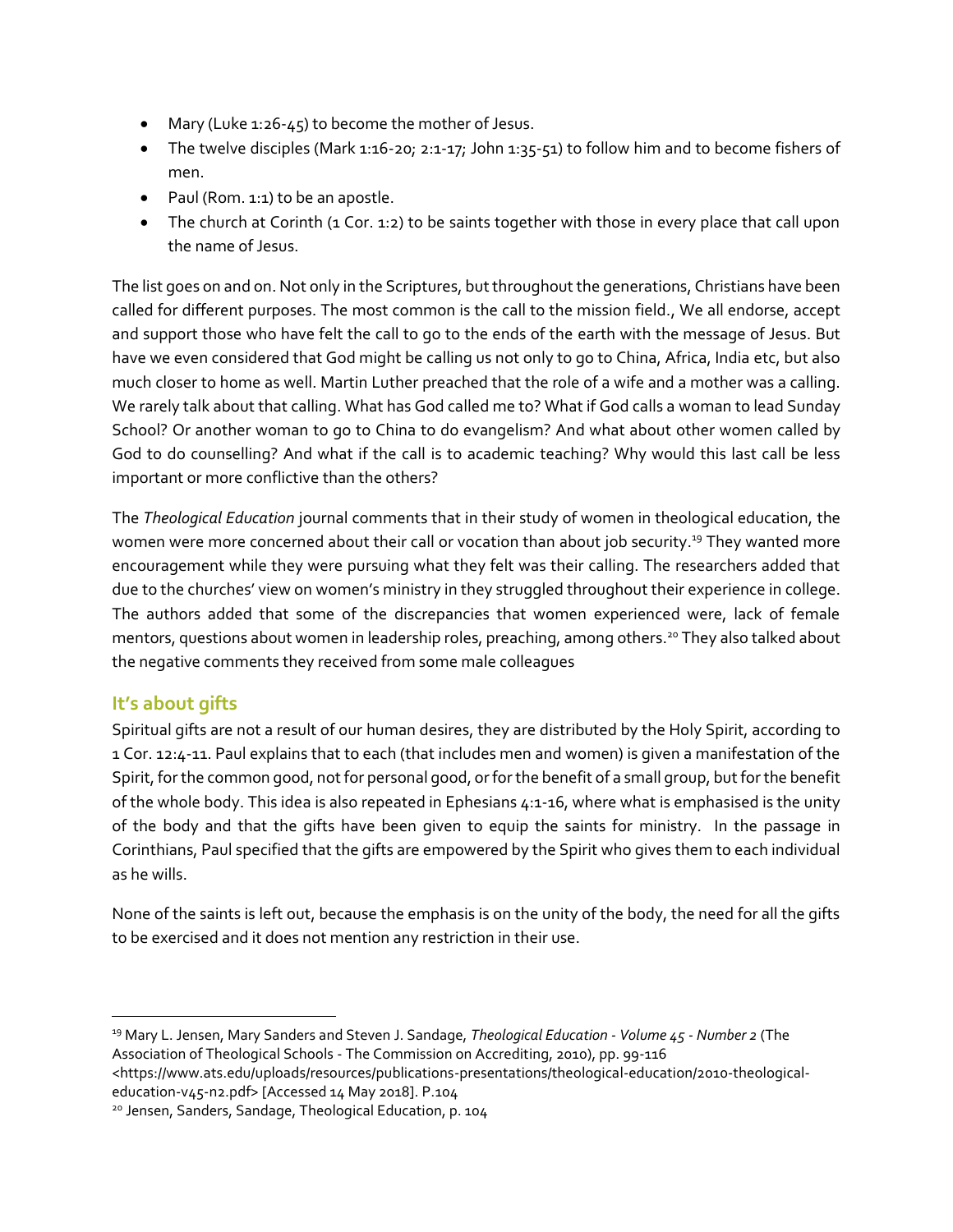We should encourage one another to use the gifts that we have received from the Spirit, in a way that would be of benefit and encouragement and growth for the whole body of Christ.

## **It's about abilities**

In his article, Piper didn't deny the abilities that some women have theologically, he just asked them not to use them in an academic context or in the church. But throughout the Bible God gave abilities and talents to people and asked them to use those abilities for his glory.

This was the case with Bezalel and Oholiab, in Exodus 35:30-36:2. The writer explains that the Lord has called them and filled them with the Spirit of God, with skill, intelligence, knowledge and all craftmanship, to build the tabernacle.

Take the case of Abigail and David, 1 Samuel 25. As soon as Abigail heard what happened, she went out to make peace and to humble herself before David. Due to her actions, her life and the people with her were spared.

The example of the little child with the five loaves and two fishes comes to mind, in John 6:1-15. The boy offered all that he had; little did he know that it would be enough to feed more than 5000 people.

The *Theological Education* journal explains that many women use their abilities in teaching areas such as spiritual formation, counselling, pastoral care, religious education and others; rather than other academic fields such as theology, church history and biblical studies.<sup>21</sup> There might be a range of reasons for that. But it is important that we consider the skills that God might have placed in women and encourage them to use them.

## **It's about passion**

Probably I use this word as I am speaking from a woman's perspective, and historically the female gender has been identified with emotions, while the male gender has been identified with rational thinking.<sup>22</sup> But although passion does refer to a deep emotion, for me it is more connected with fire, a fire that burns inside us and compels us to act. In the Bible we see examples of this, such as Jeremiah 20:9. Here the prophet wanted to walk away from serving God, from being ridiculed for the message he was giving, a message of destruction for which he was being persecuted. But he felt as if there was a fire in his heart that he couldn't contain. Paul - told the Philippians that God is the one who worked in them (and in us) both to will and to work, sometimes even against our own desires. Moses didn't want to go to deliver Israel, but later he offered to be killed instead of them.

Passion is usually born out of love. We have been called to love God with all our hearts, our minds, souls, strength; basically, with everything. That kind of love, which demands such a great commitment will

<sup>21</sup> Barbara G. Wheeler and Sharon L. Miller, *Theological Education - Volume 45 - Number 2*(The Association of Theological Schools - The Commission on Accrediting, 2010), pp. 87-97

<sup>&</sup>lt;https://www.ats.edu/uploads/resources/publications-presentations/theological-education/2010-theologicaleducation-v45-n2.pdf> [Accessed 14 May 2018]. p.90

<sup>22</sup> Matthews, p. 66